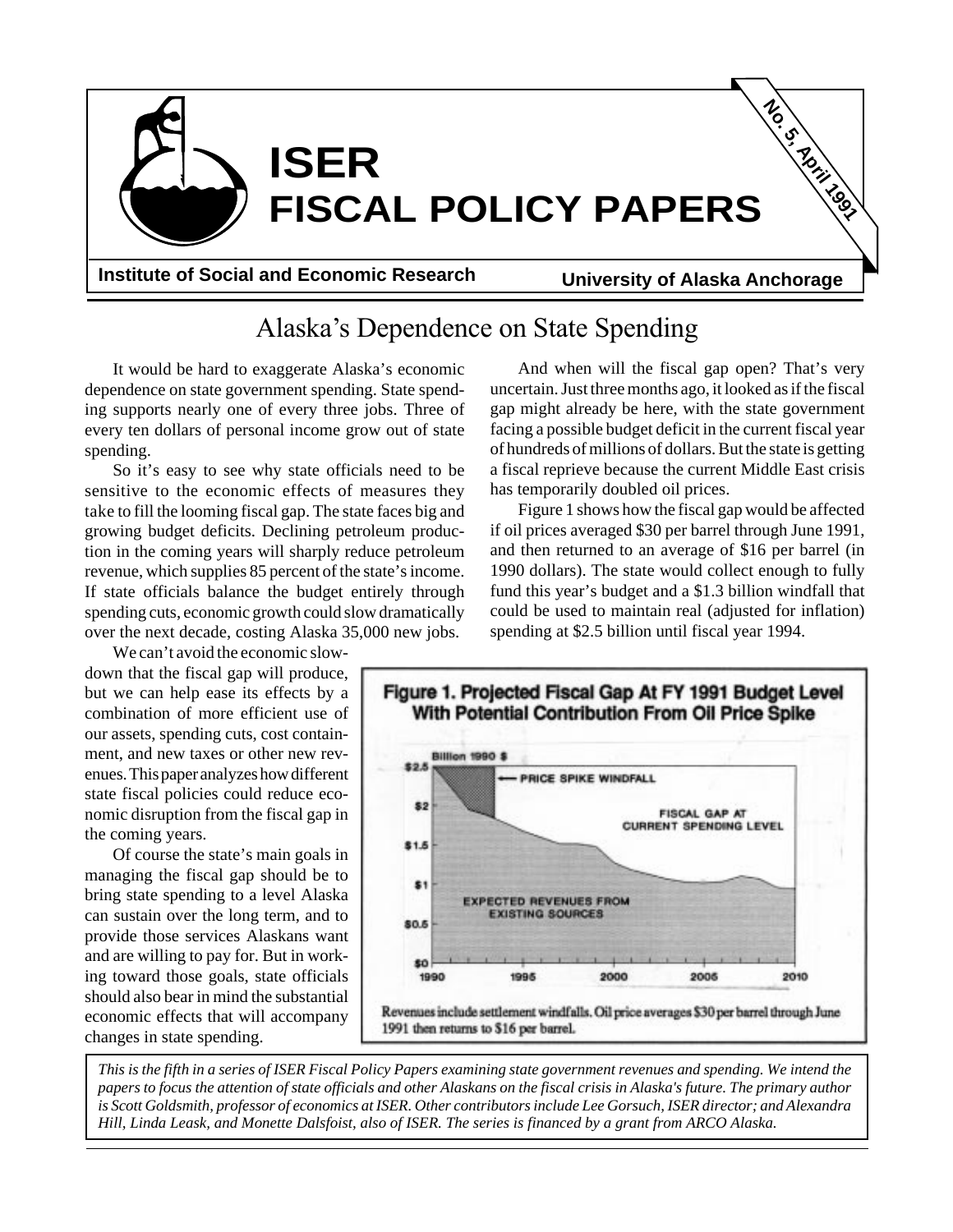After that a wide gap could open, starting at around \$500 million in fiscal 1994. That is \$100 million higher than we projected in earlier papers, because the current budget is \$100 million higher than last year's, after adjusting for inflation. By the year 2000 the gap could reach \$1.2 billion.

If current prices don't last through next June, or if they last longer, the opening of the gap could move closer or further away. But when the gap starts also depends on the size of the state budget: higher state spending would move the gap closer, even at higher oil prices. The box at the bottom of the page shows how different oil prices and different rates of state budget growth would change the start of the fiscal gap.

Figure 1 is based on current state spending of \$2.5 billion annually. The Alaska Legislature first appropriated \$2.8 billion for the fiscal year 1991 budget (not including appropriations from the Railbelt Energy Fund). Governor Cowper then vetoed \$325 million because of a then anticipated budget deficit. Now there is pressure to reinstate the vetoed items because of the anticipated substantial budget surplus.

Whatever happens to oil prices in the next few months, we shouldn't be distracted from dealing with Alaska's underlying fiscal problem: the need to plan now to minimize the fiscal and economic troubles we will inevitably face as a result of declining petroleum production and shrinking petroleum revenue. This paper aims to help with that planning.

We first describe just how important state spending is to Alaska's economy and to regional economies within the state, and then analyze options for reducing the economic effects of the future fiscal gap.

### **Changing Prices and Spending**

The current Middle East crisis is giving Alaska a fiscal reprieve that comes at a high price (in many respects other than financial) to the U.S. and the rest of the world. We don't know when the crisis will end, or how long oil prices will stay up. At this point the safest assumption is that the current price spike will be temporary, and that ultimately oil prices will drop from above \$30 per barrel back to the range of \$15 to \$20 per barrel, where they have been for most of the past 5 years.

But if war broke out in the Middle East and further disrupted oil supplies, prices could temporarily go even higher, or remain high longer. To attempt to show the range of outcomes this situation creates for the State of Alaska—and to account for the fact that higher oil prices tend to stimulate budget growth—we developed the figure below. It shows how the opening of the fiscal gap would be shifted if oil prices stayed at their current level through June 1991, giving the state a \$1.3 billion windfall, and then stabilized at some given level for varying rates of budget growth. We assume a rate of decline of 7 percent annually in petroleum production.

Very high oil prices and little or no growth in the state budget would delay the gap the longest, possibly by 10 years or more. Oil prices in the pre-crisis range and fast growth in the budget would bring on the gap almost immediately. If oil prices were to fall to the pre-crisis range by June 1991 and the budget were held constant, the gap would begin within 3 years.



#### **How to Read the Graph**

Pick an oil price from the horizontal axis and a rate of budget growth from the vertical axis. Read up from the oil price and right from the growth rate. Where the two lines intersect shows the year the gap would open. For example, if oil prices stabilized at \$20 per barrel and the budget grew 6 percent annually, the gap would open in 1995.

**Our budget base is \$2.5 billion. For this analysis, we assume that the oil price averages \$30 per barrel until June 30, 1991. This creates a surplus of \$1.3 billion in FY 91 which is saved and used to offset declining revenues in subsequent years. Without this surplus, there would be a fiscal gap this year (FY 91). Starting in FY 92, the price is at the level shown on the X-axis of the graph.**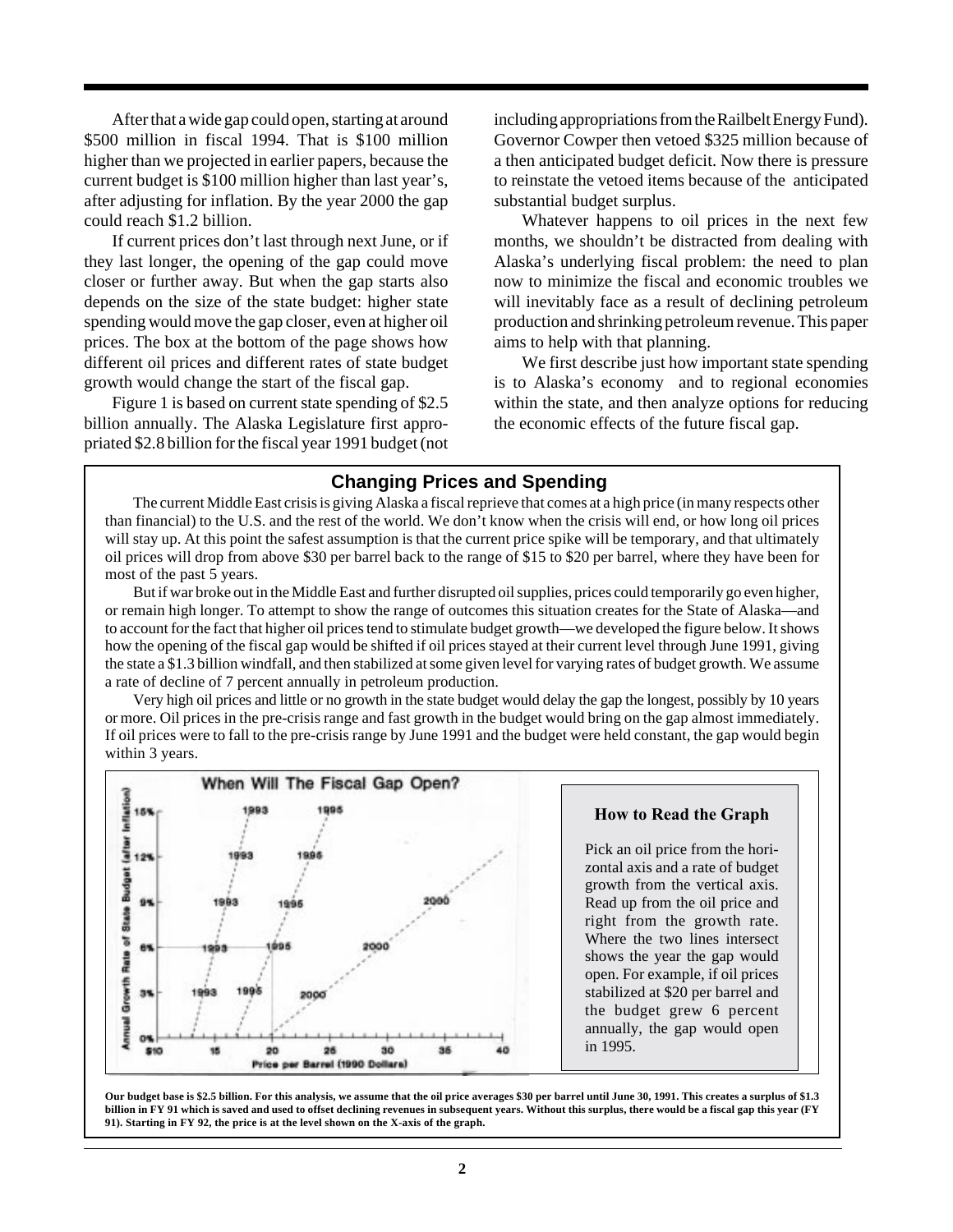To do this analysis we have to make assumptions about oil prices and budget levels, despite the current uncertainty. Our findings are based on oil prices holding at or near their current levels through mid-1991 and then dropping back to an average of \$16 per barrel (in 1990 dollars), and real (adjusted for inflation) state spending holding at \$2.5 billion annually. These assumptions give us a good idea of the magnitude of the problem Alaska faces, even though future conditions will undoubtedly be somewhat different from those we assume.

# **How Important Is State Spending?**

In this paper we measure the economic importance of state spending to Alaska's economy through the jobs and income it directly and indirectly creates.**\***

Pumping money into the economy—by hiring workers, for example—directly creates jobs and income

(mostly public; however, during the 1980s Alaska elected to contract with the private sector for some goods and services, thereby directly creating jobs in the private sector). Hiring state workers also indirectly creates additional jobs and income in the private sector when state employees spend their paychecks. Economists call that additional effect the **econo-mic multiplier**; the box on the right defines the multiplier used in this paper. It's important to keep in mind that any kind of economic activity has effects beyond the obvious direct ones—and that eliminating any given activity eliminates not only its direct but also its indirect effects.

Before we move into our analysis, we want to make several points. First, government activities other than spending also influence the economy. Government subsidies, resource management, laws and regulations, and taxes are some of these. We don't examine the effects of any of these other kinds of government activities, but we recognize that they're also important.

Also, some analysts argue that reduced public spending boosts private economic activity. That argu-ment assumes less government spending results from tax cuts or other changes that leave more income and thus more purchasing power in private hands. But that assumption doesn't apply in this case. The drop in state government spending we're describing will result from reduced petroleum revenues, not from tax cuts or other changes in government policy. Reduced petroleum revenues will mean a drop in total income in the economy—not a shift of income from government to private hands.

Finally, people disagree about how to assess the "benefits" of government. Many believe the benefits of government are in the services it provides; others measure the benefits through the jobs government creates by providing services. By describing how many jobs and how much income state spending supports in Alaska we're not arguing that jobs or income should be the criteria used for judging or justifying state programs.

### **Economic Multipliers and Bang Per Buck**

The total economic effect of state government spending—or of any other kind of spending—is always greater than the direct effect. That's because when individuals and businesses re-spend the money in the economy, they multiply its original value.

In this paper we estimate the total (both direct and other) effects of state spending on Alaska employment and income by using an *income multiplier* of 1.35. This means that for every \$1 of income Alaskans obtain directly from state spending, an additional 35 cents of income is created in the economy when the recipients re-spend the \$1.

Different kinds of spending have different economic multipliers, depending on how much of each dollar spent leaks out of the economy with each transaction—that is, how much doesn't re-circulate in the economy for some reason. Money might, for example, leak out of the economy because it was paid to businesses outside Alaska or to non-resident workers or to the federal government in taxes. The 1.35 income multiplier we're using here takes into account such leaks out of the economy.

Although we have not done so in this paper, it is also possible to calculate the *bang per buck* for government spending. The bang per buck is the total employment or income created when government spends \$1. Like the multiplier, the bang per buck will vary depending on how the \$1 is spent. Some spending has bigger employment effects and some bigger income effects. For example, spending \$1 to expand public employment has a bigger employment bang per buck than spending \$1 for cash payments to individuals. That's because the \$1 spent for wages creates both direct public employment and indirect private employment when government employees spend their wages. The cash payment to an individual, on the other hand, creates employment only indirectly, when the individual spends his money.

 *<sup>\*</sup>When we say "indirectly" here and later we are using the word in its broad, general sense to include all the kinds of economic effects that are not direct. Technical economic usage distinguishes "indirect" and "induced" effects.*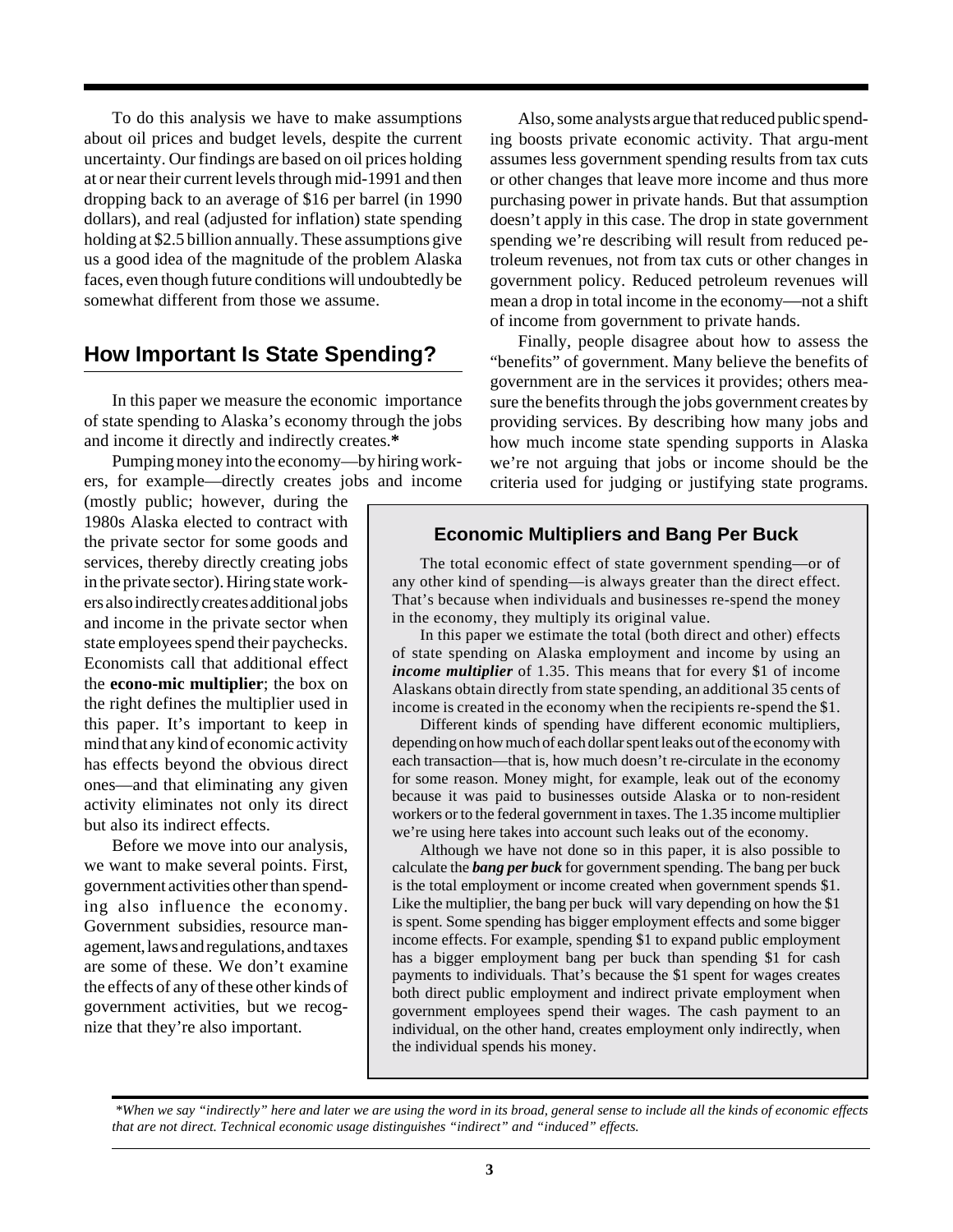We're simply using those measures to assess the economic effects of state spending, and to make plain Alaska's heavy dependence on state spending.

Figures 2, 3, and 4 show ISER's estimates of the statewide and regional economic importance of state spending. When we refer to "all jobs" we are including jobs in the military and self-employment as well as wage and salary jobs. (A box on page 16 describes the methods used in calculating these estimates.) Map 1 shows the geographic boundaries of the regions we're using.

Figure 2 shows:

• *One in thirteen working Alaskans gets a paycheck from the state government.* About 19,000 Alaskans worked either for state agencies or the University of Alaska in 1988. State government jobs strongly influence the Alaska job market. Because state jobs are generally well-paid, non-seasonal, and carry good benefits, they are among the most attractive jobs in Alaska. Other Alaska employers have to compete with what the state government offers.

• *Nearly one of every two local government jobs (including school district jobs) in Alaska is supported by state money.* That represented about 12,500 jobs around the state in 1988. All local governments in Alaska depend heavily on state money, even though state aid declined in the late 1980s.

• *More than one in four private sector jobs in Alaska depends on state spending.* In 1988 that amounted to about 50,000 of a total 170,000 private sector jobs (which included both those who worked for wages and salaries and those who were self-employed). Some industries, like construction, depend directly on state spending, while many others feel its influence indirectly.

• *Nearly one in three of all Alaska jobs (both public and private) depends directly or indirectly on state spending.* That amounted to more than 80,000 of Alaska's 259,000 total jobs in 1988. The total includes all state government jobs; local government jobs supported by state transfers; construction jobs created by state capital spending; other private jobs created by state purchases of equipment, commodities and services; and additional private jobs created when Alaskans re-spend their state wages or cash payments in the economy.

• *One of every thirteen dollars of Alaska personal income consists of state cash payments to individuals or state payments under medical aid programs.* The state makes direct cash payments to Alaskans under the Permanent Fund dividend program, the Longevity Bonus program, the Aid to Families with Dependent Children (AFDC) program, and other welfare programs. It also pays hospitals and doctors for medical services for Alaskans covered under Medicaid and other medical aid programs. We consider such payments as contributing to personal income because they effectively increase income of individuals by paying for medical care they couldn't otherwise afford.

State payments to individuals and to medical care providers totaled more than \$800 million in 1988. The Permanent Fund dividend program and the Longevity Bonus program together accounted for about twothirds of that total.

• *Three of every ten dollars of personal income in Alaska can be attributed to state spending.* That amounted to about \$3 billion of the total \$10 billion Alaska households received in 1988. State spending creates personal income directly and indirectly through wages paid state workers and contractors; through cash payments to individuals under a number of programs; through purchases of goods and services from Alaska vendors; through the local government jobs state aid supports; and through spending by all those who initially collect state wages and other payments.

Figures 3 and 4 summarize ISER's estimates of the regional economic importance of state spending. Just as we're not suggesting that jobs and income are the appropriate measures of the benefits of public spending, we're not suggesting that the regional employment and income impacts of government spending should be used to assess the regional equity of public spending. The figures show:

• *The State of Alaska and its local governments (which rely heavily on state money) are major employers throughout the state.* About 47,000 Alaskans worked directly for state and local governments in 1988. Half of all state and local jobs are along the urban railbelt (where most of the population lives) and another 20 percent are in the southeast region (which includes Juneau, the state capital). Even in the sparsely populated rural areas, thousands of people hold state and local jobs.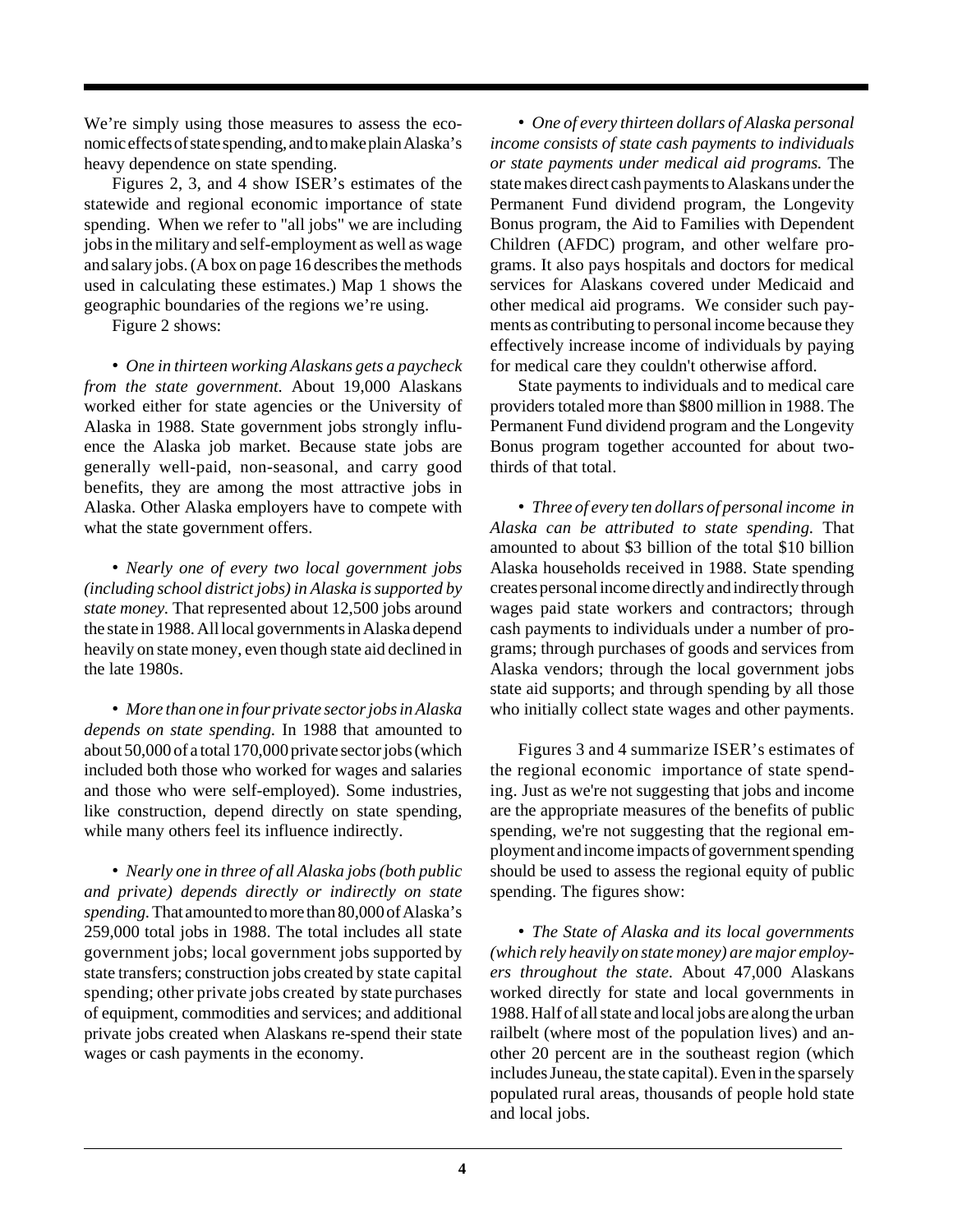

**Figure 2. How Important Is State Spending?**

*Sources for Figures 2, 3 and 4 are: Alaska Department of Labor; U.S. Bureau of the Census; U.S. Bureau of Economic Analysis; Legislative Research Agency, Report 90-A; and ISER calculations. Employment and income data are for calendar year 1988; state budget data are for fiscal year 1989. Methods of estimation are described on page 16.*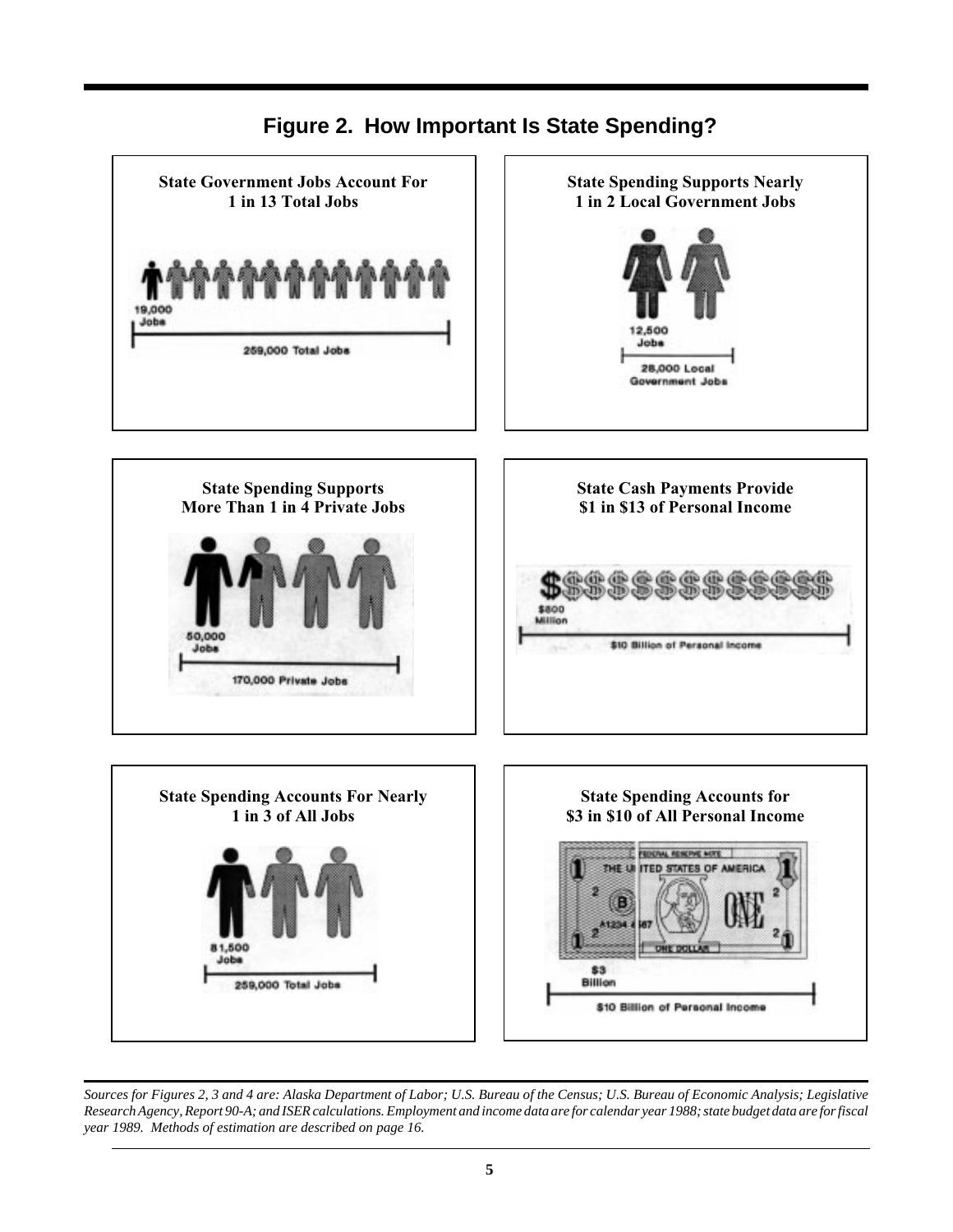

**Figure 3. Regional Importance of State Spending**

*See sources for Figure 2. Employment and income data are for calendar year 1988 and spending data for fiscal year 1989. Methods of estimation are described on page 16.*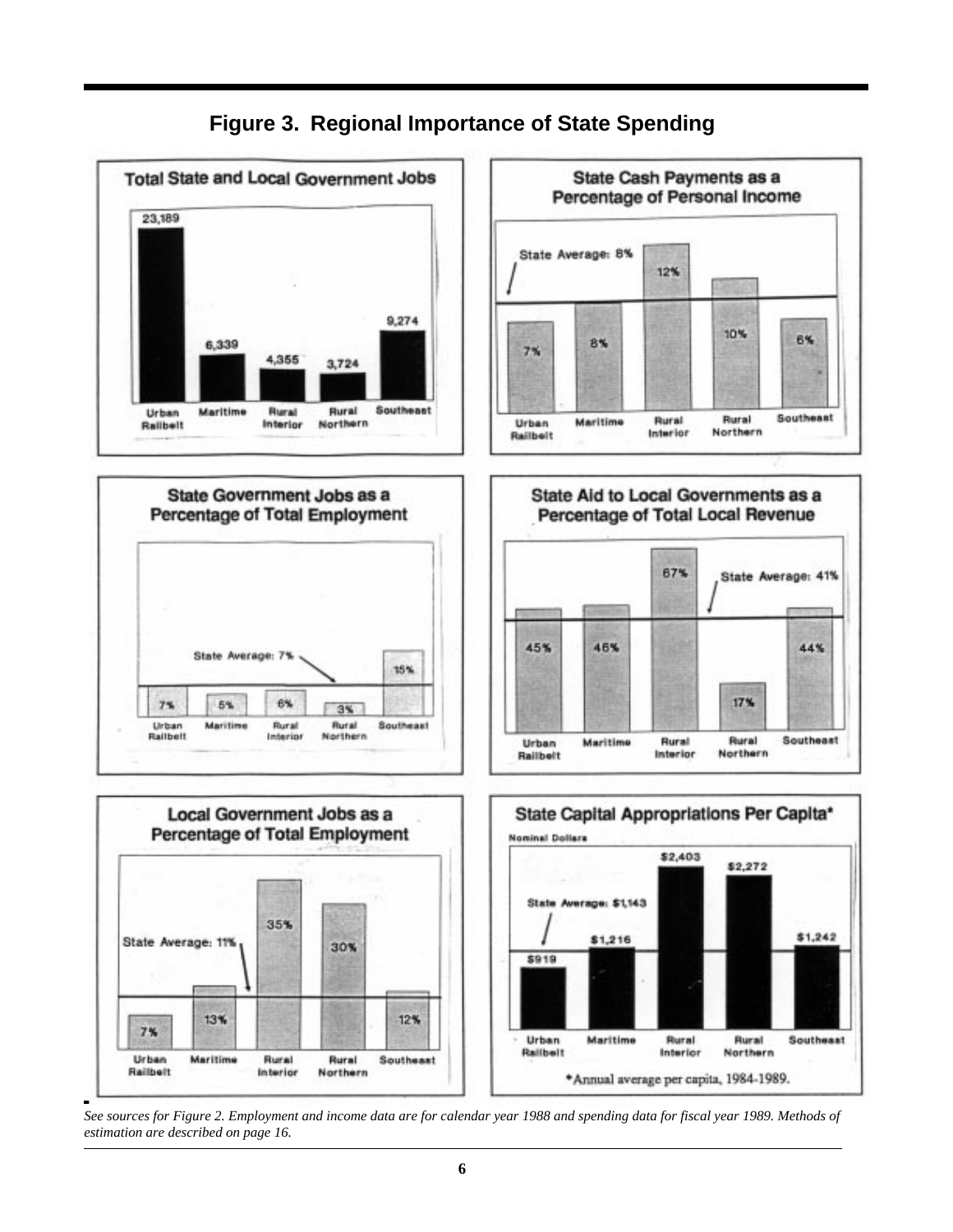



*See sources for Figure 2. Employment and income data are for calendar year 1988 and state spending data fiscal year 1989. Methods of estimation are described on page 16.*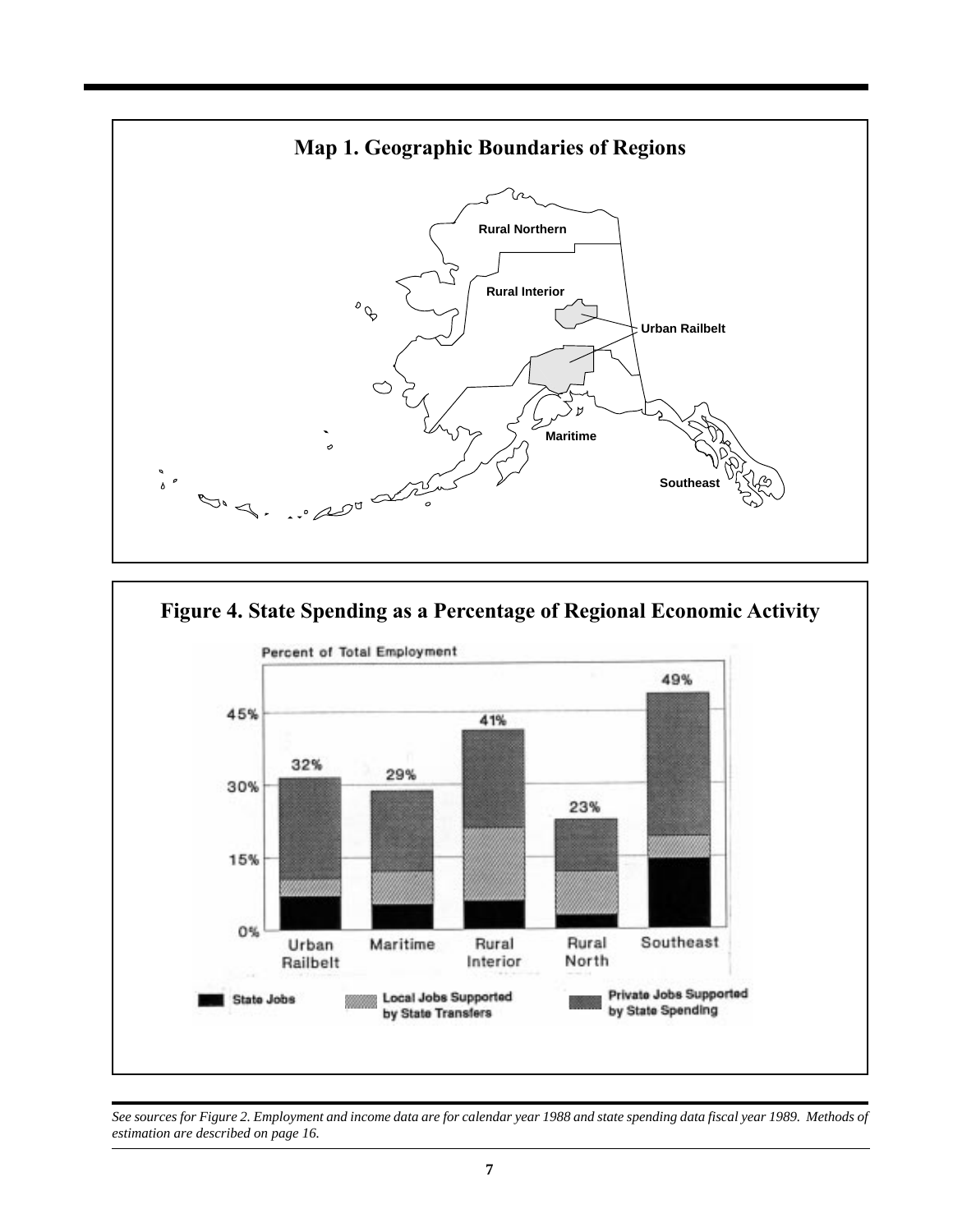• *State government jobs are most important to total employment in southeast Alaska—which includes the capital—contributing one in seven, or 15 percent, of all jobs.* State jobs account for one in fourteen, or 7 per-cent, of jobs along the urban railbelt, with many resi-dents of Anchorage and Fairbanks working for state agencies or the University of Alaska. In the more rural regions direct state employment makes up from 3 to 6 percent of all jobs.

• *Local governments (including school districts) are heavily supported by state aid and are crucial sources of jobs in rural Alaska. Local government jobs make up 35 percent of all jobs in the rural interior and 30 percent in the rural northern region.* Those are the areas where private jobs are most scarce. In the maritime region, which includes many jobs in the fishing industry, local government jobs still make up about 13 percent of all jobs. Even along the urban railbelt, 7 percent of all jobs are local government and school district jobs.

• *State aid to local governments (including school districts) accounts for nearly half of local government revenues in much of the state, and two-thirds of local revenues in the rural interior.* Only in the rural north do state transfers make up much less of local government revenue—just 17 percent. However, it isn't that the state gives that region less money than others; it's that the North Slope Borough (which covers the area north of the Brooks Range) has so much money of its own that state transfers make up a much smaller share. The borough collects hundreds of millions of dollars in taxes and other revenues from oil development around Prudhoe Bay.

Remember that these figures don't reflect the value of services the state provides directly. Especially in rural Alaska the state government directly provides services like police protection—that local governments provide in other areas.

• *State cash payments to individuals and state payments for medical aid programs make up one in eight dollars (12 percent) of personal income in the rural interior, as compared with the state average of one in thirteen dollars (8 percent) .* (The earlier discussion of the statewide importance of cash payments describes what is included in this category.) State payments are very important sources of income in rural Alaska because there are few other sources.

• *Annual per capita state spending for construction projects from 1984 through 1989 averaged more than twice as much in the rural interior and northern regions as in the urban railbelt.* In those regions annual per capita spending averaged over \$2,200 as compared with the state average of \$1,100.

Part of the higher rural spending is due to the higher costs of construction in outlying areas. Part reflects differences in how public services are provided in urban and rural Alaska. For example, rural schools have historically been funded through state appropriations, while urban school districts have been reimbursed out of the state operating budget for a large share of school construction costs. Finally, part of the difference also reflects a state government decision to target rural areas because of their perceived greater need and their lesser ability to pay.

Typically, much less of the income from construction spending stays in rural areas than in urban areas, because in rural areas construction projects employ many non-resident workers who take their wages home with them when the job is finished.

• *State spending is responsible for 46 percent of all economic activity in the southeast region and 41 percent in the rural interior.It supports 30 percent in the railbelt, 29 percent in the maritime region, and 23 percent in the rural north.* Here we're gauging economic importance by the *estimated* percentage of total employment state spending supports in each region; precise allocations by region are impossible because of lack of complete information on the location of some state spending.

Figure 4 shows state government jobs, local government jobs supported by state spending, and private jobs created by state spending. Those private jobs are created in several ways: by the economic multiplier effects (defined on page 3); by transfers to individuals; by construction projects; by state purchases of commodities and services; and by spending for employee benefits.

The importance of state spending in the railbelt is enhanced by its function as the trade and service center for rural areas. The estimated percentage of economic activity supported by state spending is lowest in the rural north—but again, as we discussed earlier, in that region the North Slope Borough collects large revenues of its own and spends a great deal locally.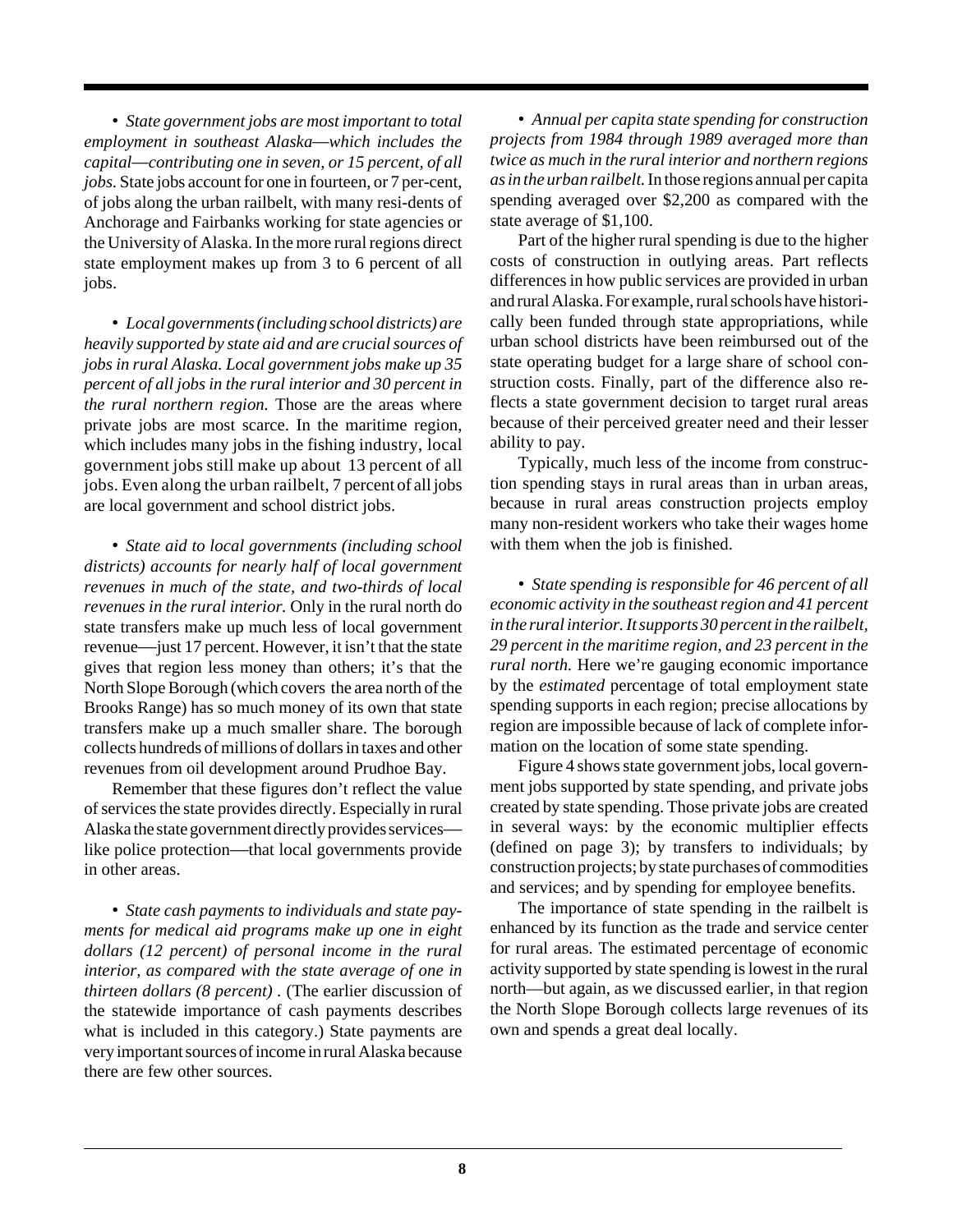# **Reducing Fiscal Drag**

We've just described how important state spending is to Alaska's economy today. It's obvious that whenever the fiscal gap opens and requires cuts from the current spending level there will be a drag on the economy. Slower economic growth will cost Alaska jobs and income it would otherwise have had.

Figure 5 shows how much difference the fiscal gap could make in future job growth. The top line of the figure shows a recent ISER estimate of how the number of Alaska jobs might grow between now and 2010, if there were no fiscal gap and if the state government were able to maintain real spending of \$2.5 billion annually, at no new cost to the private sector.

In this example, private sector growth—led by growth in the petroleum, mining, and tourism industries as well as federal spending—could add more than 35,000 new jobs to the Alaska economy over the next decade and 48,000 more in the following decade. (These estimates do not include jobs that would be created if a gas pipeline were built or if there were petroleum development in the Arctic National Wildlife Refuge.)

But, by contrast, Figure 5 also shows how employment growth could be affected if the state closed the fiscal gap entirely through across-the-board budget cuts. Such a policy would be somewhat similar to the federal Gramm-Rudman law, which requires automatic across-the-board cuts if Congress is unable to agree on other methods of cutting the federal deficit.

The State of Alaska couldn't strictly implement such a policy, because of federal commitments, bonded debt obligations, other constitutional obligations, and practical limitations. We are using this example simply as a "worst case" against which to measure more targeted responses to the fiscal gap.

In this example, moderate growth in the private sector could be completely offset by across-the-board state spending cuts over the next 10 years, and growth in the following decade would be slowed. So in 2000 Alaska could have virtually the same number of jobs as today, and by 2000 only about 20,000 additional jobs.

Fortunately, two forces could reduce the economic effects of the growing fiscal gap.

First, the more strength (job and income growth) there is in Alaska's basic industries—petroleum, min-

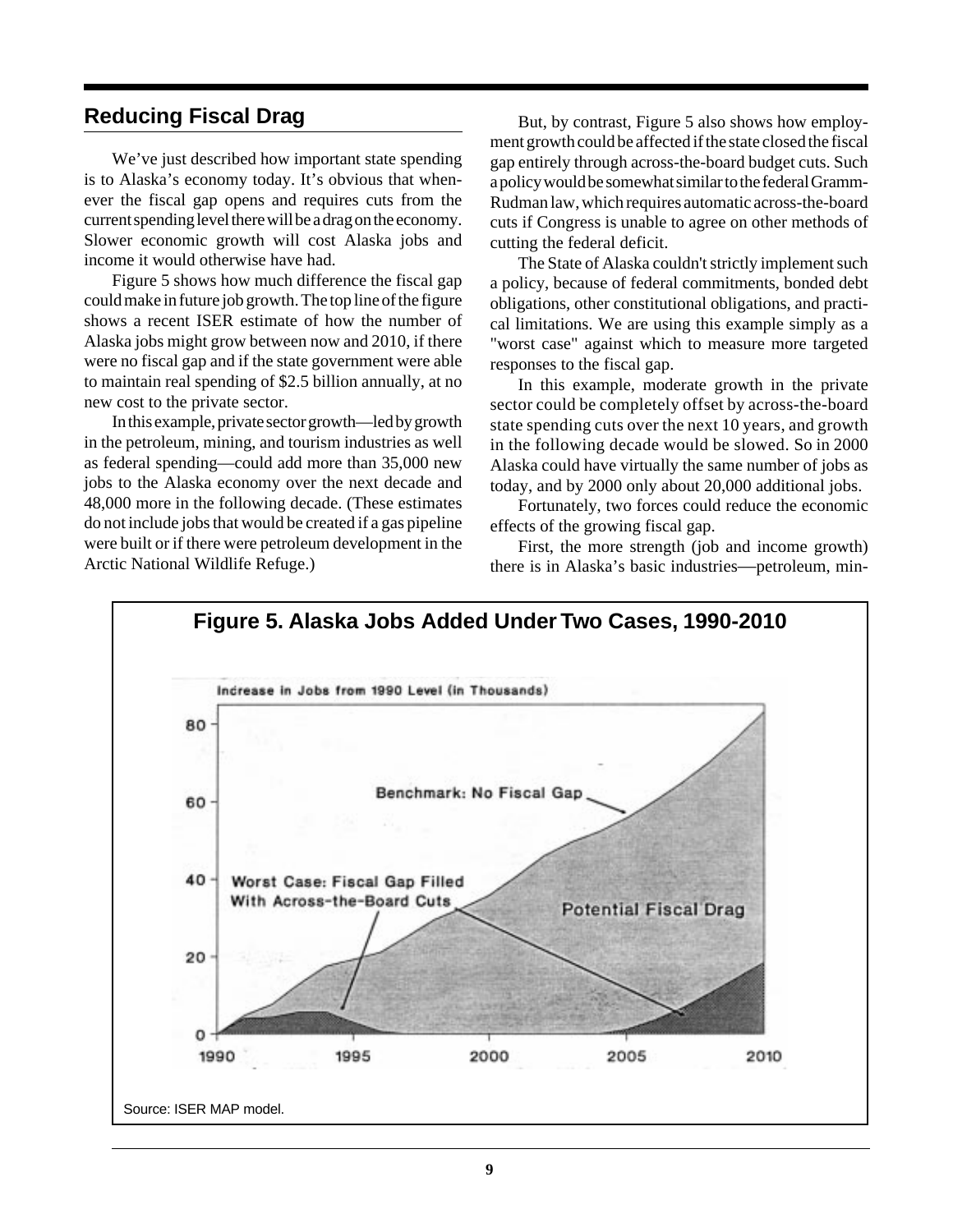ing, tourism, timber, fishing, and the federal government—and in the national economy, the more easily Alaska's private sector will be able to replace the jobs lost as public spending declines. But if economic growth in those sectors is less than the decline caused by fiscal drag, Alaska employment will not grow.

Second, how state officials deal with the fiscal gap can influence how much economic disruption Alaska faces. They have a number of options other than simple across-the-board cuts. More active options for closing the fiscal gap—including combinations of targeted spending cuts; cost containment; new taxes or other new revenues; and more efficient management of cash reserves—would reduce job loss and, perhaps more important, affect the timing of job losses. Below we des-cribe the difference some state fiscal policies could make.

## **Effects of Fiscal Policy Choices**

Here we look at the relative effects by the year 2000 of eight broad policy choices state officials have for reducing fiscal drag on Alaska's economy. There are of course other potential options, but these cover the wide range of possibili-

ties and show how much difference each kind of policy could make.

We assume in this analysis that the fiscal gap opens in fiscal 1994. It could, as we discussed earlier, open sooner than that or later; if it did open at a different time, the effects would be shifted somewhat forward or further back, but would still be of the same magnitude.

Keep in mind that when we describe job or income "losses," we mean *losses relative to the level that would have existed, if there had been no fiscal gap.* That is our benchmark against which we measure the effects of the different options. The losses we describe result from

## **Description of Policy Options**

**A. Across-the-Board Cuts:** All general fund programs (except debt service on general obligation bonds) cut equal percentages to balance expenditures with revenues. Local government spending reduced commensurate with reduced state aid.

**B. Reduce Employee Costs:** State and local government wages and benefits frozen for two years; assume 5 percent annual inflation reduces labor costs 10 percent. Savings used to avoid layoffs.

**C. Income Tax:** Personal income tax re-imposed at rate consistent with former tax; the average household pays \$1300 (in 1989 \$) in 1995. Revenue used for general fund spending.

**D. Increase Return on Permanent Fund:** Real rate of return on Permanent Fund increased from 3 to 4 percent by shifting emphasis of investments to high-quality equity holdings; higher earnings used to boost dividends.

**E. Use Dividends in General Fund:** Permanent Fund dividends eliminated and that portion of earnings instead used for general fund spending.

**F. Combine Sustainable Options B through E:** Options B through E combined and revenues used for general fund spending. Increased earnings from Option D go into general fund.

**G. No Inflation Proofing:** Portion of Permanent Fund earnings formerly used for inflation-proofing shifted to general fund spending. Non-sustainable option because it shrinks value of Permanent Fund.

**H. Combine Options Except E:** Combine options B, C, D, and G and put revenues in general fund.Retain Permanent Fund dividend program. Non-sustainable combination

slower economic growth caused by the fiscal gap. We *are not* describing losses from what exists today.

The option of across-the-board budget cuts represents our worst case (as measured by job loss): it shows what would happen by 2000 if state officials made no active policy choices and just cut the budget more and more as the fiscal gap widened. (This case also assumes that local governments receive proportionately less aid, and that they cut their own budgets in proportion to reduced state aid.) When we speak of jobs or income saved, we mean *saved relative to the worst case, acrossthe-board cuts.*

Between the benchmark case and the worst case are seven other choices that involve making some policy change to narrow the gap and then using across-theboard cuts to finish closing it.

In the next pages we describe each option and its effects on jobs, per capita disposable income (income after taxes), and per capita public spending by 2000, relative to the benchmark and the worst cases. Changes in numbers of jobs is a measure of the aggregate economic effects of any policy, while disposable income measures the purchasing power of the average resident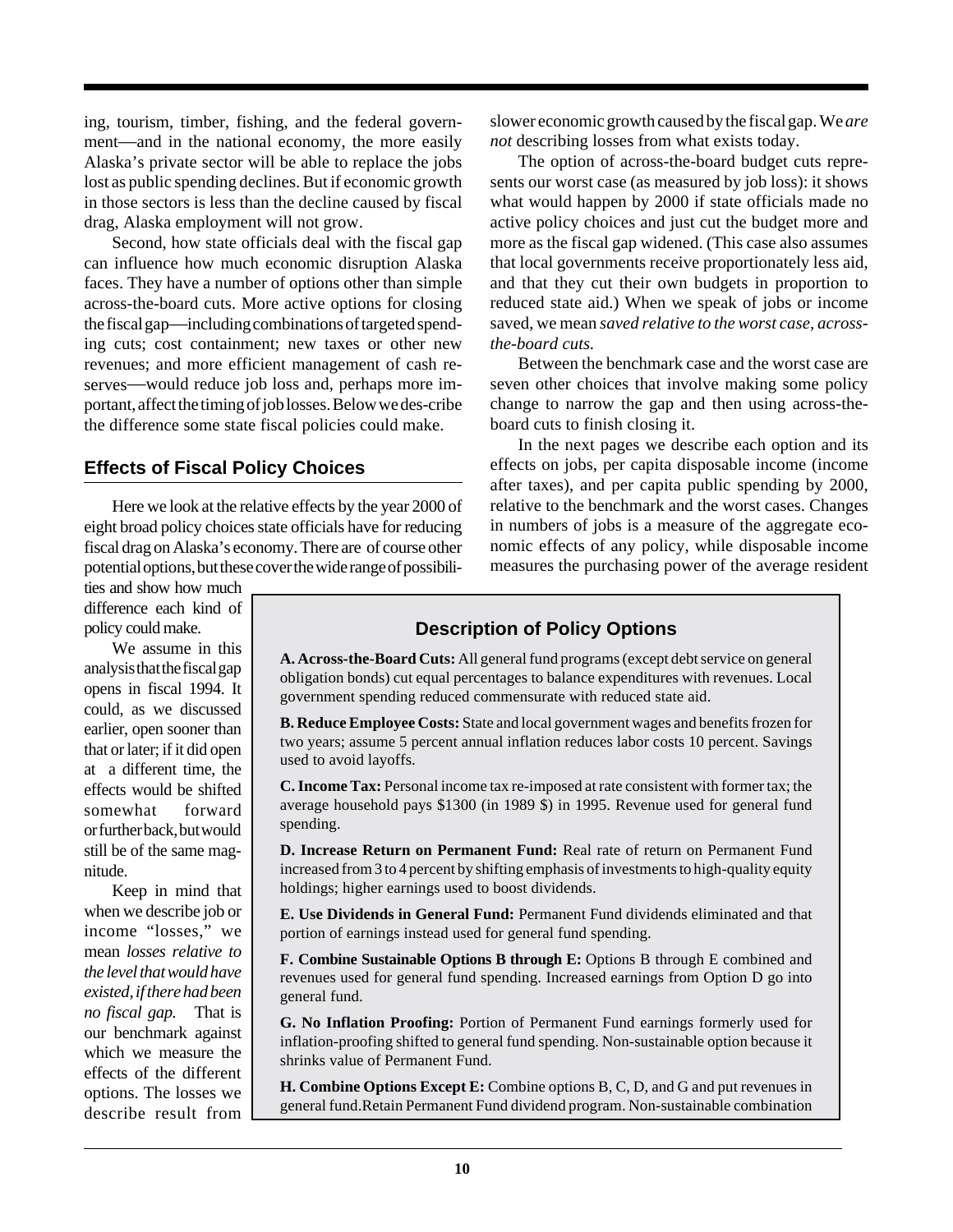and state spending per capita measures the value of state services each resident receives (assuming cost equates to value). Figure 6 on page 12 summarizes the effects of the options. (The box on page 10 describes the assumptions in each option.)

**A. Across-the-Board Cuts:** This case would, as the name suggests, close the fiscal gap by cutting all kinds of general fund spending (except debt service on state general obligation bonds) by equal percentages. (Local governments would cut their budgets to the extent state assistance fell.) This option would retain the Permanent Fund dividend program. By 2000, this option would require cutting almost all spending (other than for dividends) by 40 percent.

*Job Effects:* Closing the fiscal gap this way would mean 35,000 fewer Alaska jobs than there would have been by 2000 with no fiscal drag. That represents nearly 12 percent of the jobs that would have existed if there had been no fiscal gap. Thousands of Alaskans would leave to look for jobs elsewhere.

Roughly 7,000 state government jobs and 6,000 local government jobs that depend on state spending would be eliminated. But about two-thirds of the jobs lost would be in the private sector.

Slower economic growth would mean 23,000 fewer jobs in support industries by 2000. Support sectors (like wholesale and retail trade, service industries, and others) that depend on consumer spending and on government contracts and purchases would be hurt by the big drop in state spending. Basic industries (like fishing, petroleum, and mining) would not be directly affected but they would be vulnerable to increased taxes and other measures that could increase their costs as the state came under increasing pressure to raise more revenue. On the other hand, downward pressure on wages resulting from the slack economy could reduce their costs.

*Income Effects:* Across-the-board cuts would by 2000 also mean \$1.6 billion (or 14 percent) less in total disposable personal income than would have existed without the fiscal gap. The disposable income of the average resident, however, would only be about \$700 (4 percent) lower. Most of the loss in income represents the thousands of people who would leave Alaska if the economy was creating fewer jobs.

*Public Spending Effects:* Public spending per resident would drop \$1,400, or 37 percent, under across-theboard cuts.

**B. Reduce Employee Costs:** There are many ways of reducing employee costs. As an illustration, this case would involve freezing wages and benefits of both state and local government employees for two years. (Carrying out this option would require the cooperation of Alaska's local governments, which rely heavily on state money.)

If inflation were 5 percent a year during that time, this option would effectively reduce labor costs by 10 percent. The resulting payroll savings could be used to avoid layoffs that would otherwise occur.

Job Effects: Job loss would be about 20 percent less than under straight across-the-board cuts. About 4,500 of the jobs saved would be public and 4,000 private.

*Income Effects:* The freeze would reduce disposable per capita income by about 10 percent more than across-the-board cuts, although the loss would be concentrated among public employees.

*Public Spending Effects:* Public spending per capita under this option would be close to the same as under across-the-board budget cuts, because it wouldn't add any new revenue. But because it would reduce labor costs by \$100 million, it would effectively increase government purchasing power.

**C. Personal Income Tax:** Re-imposing a state income tax would cost Alaskans some of their disposable personal income but would save jobs. If state officials imposed an income tax similar to the one that existed before 1980, it could raise as much as \$350 million annually (or \$1,300 from the average household). That would fill about 30 percent of the fiscal gap in 2000.

*Job Effects:* Imposing an income tax would save about 10 percent, or 3,500, of the jobs that would be lost under across-the board cuts. Most of those would be public jobs, but about 500 would be private.

This option would save jobs for two reasons. First, non-residents and the federal government would pay about 28 cents of every dollar of state income tax collected so the loss in resident purchasing power would be only 72 cents for each dollar collected in taxes.

In addition, the income tax would save jobs because the government would spend all of it, and in ways that would create lots of jobs—hiring state workers, contracting with private firms, or supporting local government jobs. By contrast, if individual households had the money, they would save some of it, and the portion they spent would not create as many jobs as government spending. (As an illustration, the roughly \$1.5 billion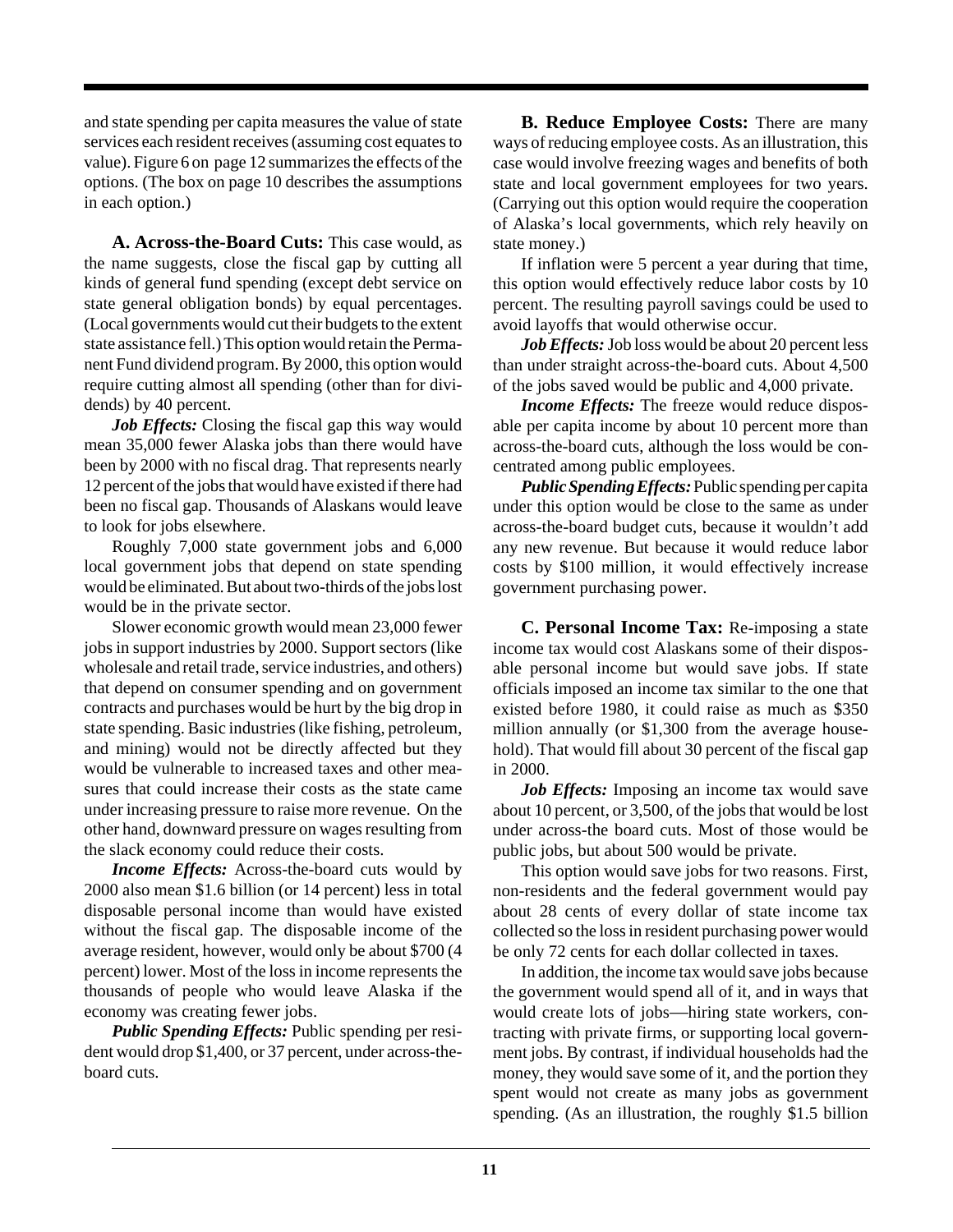**Figure 6. Effects of Eight Fiscal Policy Options By 2000**







*\*Loss as measured from what would have existed in 2000 if there were no fiscal gap.*

*\*\*These options are not sustainable.*

*All figures estimated with ISER MAP econometric model.*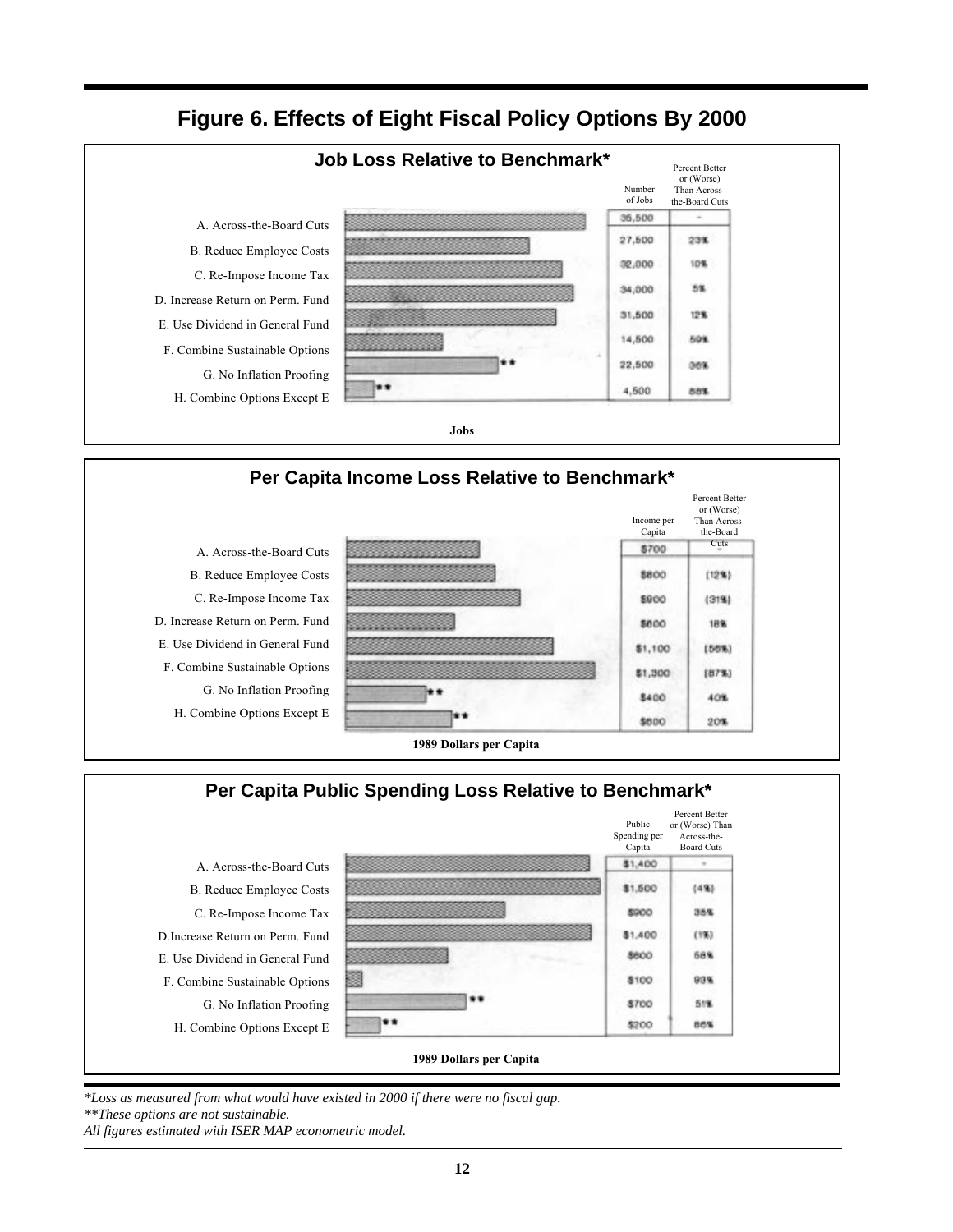Alaskans spend for groceries and automobiles each year directly supports about 9,000 jobs in the state, while the \$2.5 billion annual state budget directly supports 32,000 state and local government jobs.)

*Income Effects:* By paying the income tax Alaskans would lose about 30 percent more disposable per capita income than under straight across-the-board cuts.

*Public Spending Effects:* An income tax in place could make up one-third of the drop in per capita public spending from the fiscal gap.

**D. Increase Return on Permanent Fund:** This is the only option that would save both jobs and income and could still be sustained over the long term. Fund managers could increase the rate of return on the Permanent Fund by shifting the investment portfolio toward high-quality equity holdings. In exchange for higher returns we'd have to accept greater year-to-year fluctuations in earnings. But over the long run this type of investment would boost the rate of return. We assume the state could increase the annual rate of return on the Permanent Fund 1 percent (boosting it from a 3 to a 4 percent real return). The extra returns would be used to increase Permanent Fund dividends, and thereby stimulate growth in the private economy.

This option by itself would have virtually no effect on the fiscal gap because it would not increase general fund revenues. But it would help reduce fiscal drag by increasing income and boosting growth in the private sector.

*Job Effects:* This option would save about 5 percent of the jobs that would be lost under across-the-board cuts. That would be about 1,500 private jobs.

*Income Effects:* Using the increased return on the Permanent Fund to pay larger dividends would save about 20 percent of per capita disposable income that would be lost under across-the-board cuts.

*Public Spending Effects:*This option wouldn't bring in any new general revenues, so public spending would drop by the same amount as under across-the-board cuts.

**E. Use Permanent Fund Dividends:** This option would eliminate the Permanent Fund dividend program and instead use that portion of Permanent Fund earnings to help close the fiscal gap. Like the income tax, it would save jobs at the expense of income.

*Job Effects:* Shifting dividend money to the general fund would save about 12 percent (4,500) of the jobs that would be lost under across-the-board cuts. Those would be mostly public jobs but also a handful of private ones.

This change would save jobs because, as with the income tax option, government spending creates more jobs than does private spending. Individuals use more of the dividend payments in ways that don't generate Alaska jobs—paying federal taxes, adding to savings, and taking vacations outside the state, for example.

*Income Effects:* Eliminating the dividend program would make the per capita income loss about 60 percent larger than under across-the-board cuts.

The main difference between raising revenues by eliminating the dividend program and by re-imposing an income tax would be in who bears the burden of supporting government. Small households with high incomes would probably rather see the dividend eliminated, because losing the dividend would cost them less than paying the tax. But large households with low incomes would probably rather see the income tax re-imposed because they would pay less in tax than they would lose in dividend payments.

*Public Spending Effects:* This option would save about 60 percent of per capita public spending that would be lost under across-the-board cuts.

**F. Combine Sustainable Options B Through E (reduce employee costs, income tax, higher Permanent Fund earnings shifted to general fund spending, and dividend program eliminated):** Combining these four options would save more public and private jobs and narrow the fiscal gap more than would the four considered individually, for two reasons. First, each option that increases revenues would buy more jobs if combined with the option that reduces costs—the temporary compensation freeze. Second, increasing the earnings of the Permanent Fund and then using the increased earnings for general spending would buy more jobs than would paying it out as dividends.

*Job Effects:* This combination of options would save about 21,000, or 60 percent, of the jobs Alaska would lose under across-the-board cuts. About two-thirds of those jobs would be public.

*Income Effects:* This combination would nearly double the disposable per capita income loss, because it includes both imposing an income tax and eliminating the dividend program.

*Public Spending Effects:* This combination of options would keep per capita public spending in 2000 roughly where it would have been without the fiscal gap.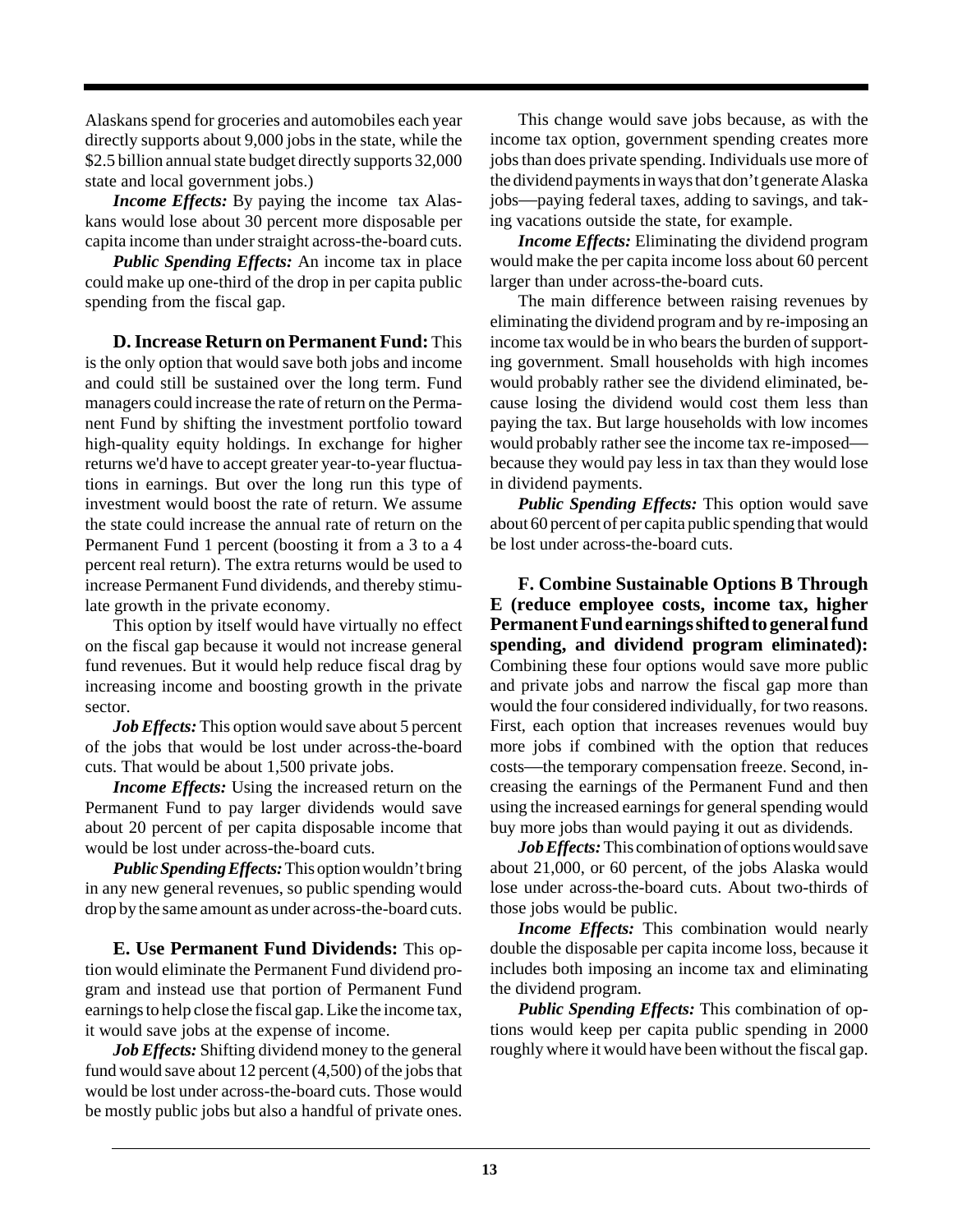**G. No Inflation Proofing:** Under this choice state officials would take that portion of Permanent Fund earnings they now use to inflation-proof the fund and use it to help close the fiscal gap. In the near term, this looks like a good option: it would save both jobs and income. But the problem with this option is that unlike the other options we've described so far—it can't sustain jobs and income over the long term. With the principal of the Permanent Fund no longer protected against inflation, its value and its ability to generate earnings would decline. If this policy were adopted, the real value of the fund would drop by about \$500 million annually. The earnings would dwindle slowly, offering less protection against the fiscal gap each year even as the gap was increasing. Somewhere beyond the year 2010, they'd become so small they'd offer no protection from the fiscal gap.

Job Effects: In the short term this option would save about 13,000 jobs (8,000 private and 5,000 public), or 35 percent of all jobs that would be lost under across-the-board cuts.

*Income Effects:* This option would save nearly half the per capita income that would be lost under across-the-board cuts by 2000.

*Public Spending Effects:*The loss in public spending per capita under this option would be about half that under across-the-board cuts.

**H. Combine All Options (B, C, D, and G) except leave Permanent Fund dividend program intact:** At first glance, this combination of options looks good. It would create jobs and help reduce income losses, and would fill most of the fiscal gap in 2000.

Unfortunately, this combination would also suffer over the long term—because with the Permanent Fund no longer protected against inflation, its value would fall (as we discussed above). As the value of the Permanent Fund shrank, the benefits of this option would decline.

*Job Effects:* This combination by 2000 would save 31,000 jobs, or close to 90 percent of jobs that would be lost under across-the-board cuts. About 17,000 of those would be private jobs and 14,000 public.

*Income Effects:* This option would save about one-fifth of per capita disposable income that would be lost under across-the-board cuts.

*Public Spending Effects:* This option would keep per capita public spending in 2000 close to as high as it would have been without the fiscal gap.

# **Conclusions**

The big role state spending plays in Alaska's economy makes it inevitable that economic growth will slow as state income from petroleum revenue declines and state spending drops. How state officials close the fiscal gap will have major effects not only on future state services but on employment and income growth in Alaska.

This paper makes it clear that state officials can influence economic growth through their choices of fiscal policies. But each policy we examined involves some trade-offs. By carefully examining their options and packaging some combination of policies, state officials could minimize economic disruption as state spending falls.

The first choices before policymakers are how to use spending cuts, cost savings, tax and other revenue increases, and cash reserves in balancing the budget. Those choices present two major trade-offs for Alaska's economy: choices that would save jobs generally do so at the expense of personal income, and choices that save income do so at the expense of jobs.

State officials will also need to examine long-term as well as short-term effects of their choices. Choices that may look good for the next few years might not serve Alaska well in the next decade.

And once they've decided how much to cut from the budget, policymakers will need to consider how to distribute those cuts. Equal spending cuts throughout the state would be hardest on rural areas that depend most on state money. But cuts that attempt to protect the most dependent areas would require bigger cuts in urban areas.

Some broad points officials may want to consider in making their decisions are:

**•** State officials have options that could supplement across-the-board budget cuts and save anywhere from 2,000 to 20,000 public and private jobs by the year 2000. But if state officials close the gap entirely through budget cuts, by the end of the decade Alaska could lose more than 35,000 jobs that it would have had without the fiscal gap. That would mean virtually no job growth over the next decade.

**•** Closing the fiscal gap entirely through budget cuts would cost Alaska large numbers of both public and private jobs. State money not only supports about 19,000 state government jobs and 12,500 local government jobs but also 50,000 private jobs.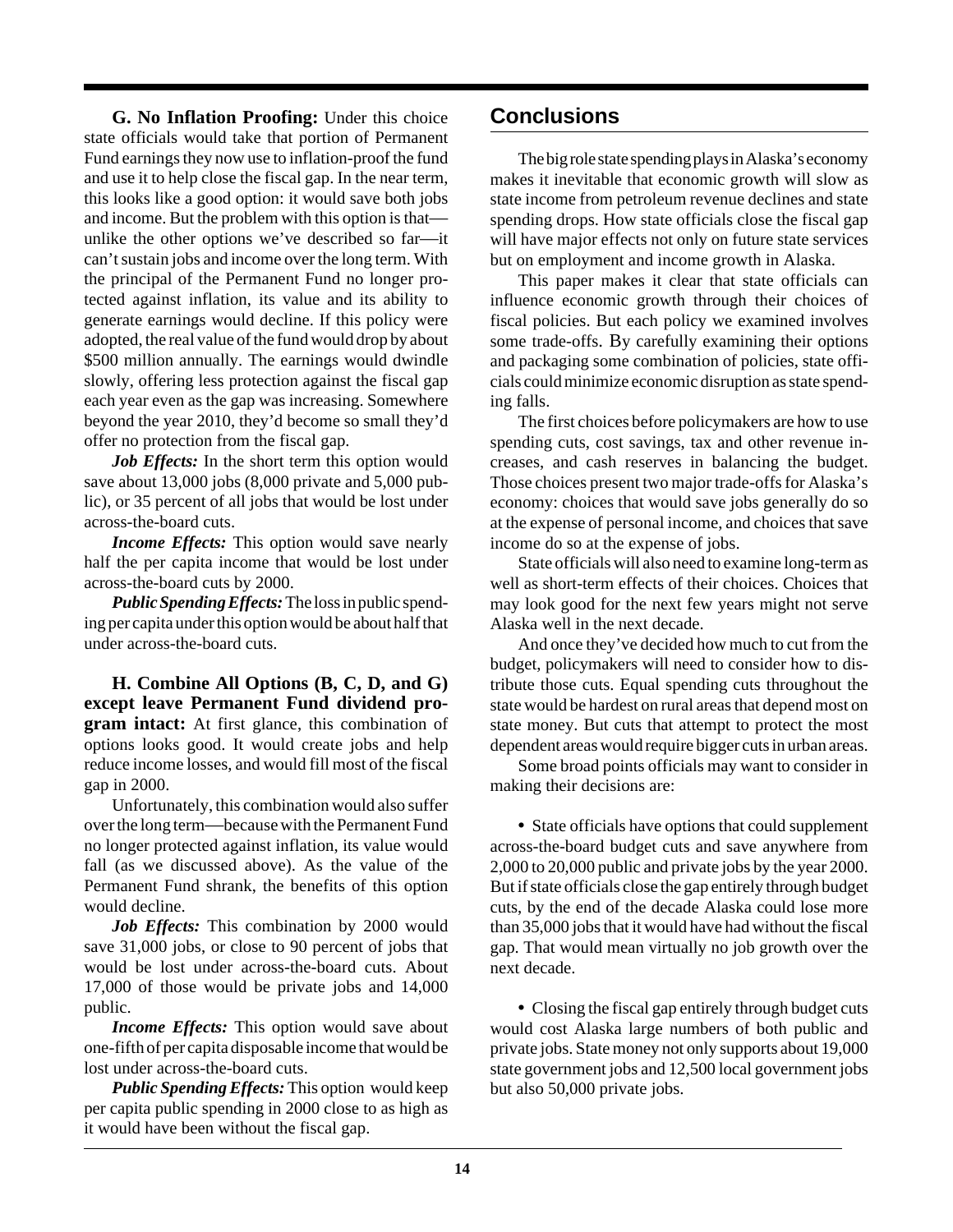**•** State spending creates a large number of jobs because so much of each dollar spent directly supports jobs. Education is a good example of a government activity where the majority of spending goes for jobs. By contrast, a larger part of private spending typically is for commodities—commodities manufactured outside of Alaska. So areas outside Alaska get the job benefits of spending for commodities.

**•** Fiscal choices that save jobs at the expense of income—such as re-imposing a personal income tax or eliminating the Permanent Fund dividend program and shifting the money to general spending—could reduce per capita disposable personal income 2 to 5 percent by the year 2000, but save in the neighborhood of 4,000 jobs.

• Policies that save jobs are more likely to keep people in Alaska than are policies that preserve income. When people lose their jobs they're often forced to look for new jobs outside Alaska. But when they keep their jobs but lose some income they're more likely to stay and spend less.

**•** Increasing the annual rate of return on the Permanent Fund by 1 percent is an exception to the general rule that choices save either jobs or income but not both. It would be a win-win proposition for the State of Alaska, saving both jobs and income at no expense to Alaskans. If the increased rate of return were used to increase Permanent Fund dividends it would help save private jobs and income. If it were used to bolster general fund spending it would help save public and private jobs and income.

**•** Shifting the portion of Permanent Fund earnings that currently goes to inflation-proof the Permanent Fund to general fund spending would save jobs and income in the short term. But that would be an unwise choice for the long run. When the Permanent Fund was no longer protected from inflation, its value and its earning power would dwindle—contributing to a fiscal gap in the next century.

**•** Cost-saving policies that do not add revenues to state coffers could still ease the economic effects of across-the-board cuts by stretching existing revenues.

**•** Combining an option that raises revenues with one that reduces costs would carry an extra dividend: the combination saves more jobs and income than we would expect from just looking at the individual effects of each. For example, new tax revenues would buy more jobs if the cost of each job were 10 percent less.

**•** Some regions stand to be hurt proportionately much more than others by reduced state spending. Even though all regions rely greatly on state government money, rural regions where the private sector is very small are particularly vulnerable to budget cuts. ISER estimates, for example, that more than 41 percent of all economic activity in the rural interior region can be attributed to state spending, as compared with about 30 percent in the urban railbelt region.

**•** Communities that have their own tax capacities and authorities will have to raise substantially more money of their own or face reduced services as state aid falls. Even though state aid to local governments dropped in the late 1980s, it still supports nearly half of all local government jobs, including school district jobs, throughout Alaska. And state aid makes up as much as twothirds of local government revenues in some rural areas.

**•** Among the first things to go as state spending falls will be capital aid—and those regions that can't finance projects themselves are likely to see little construction as the fiscal gap grows. Capital budgets already dropped off sharply in the late 1980s, but in the last part of the decade the state still spent \$1,150 per Alaskan each year and roughly twice that much per resident of the rural interior and northern regions.